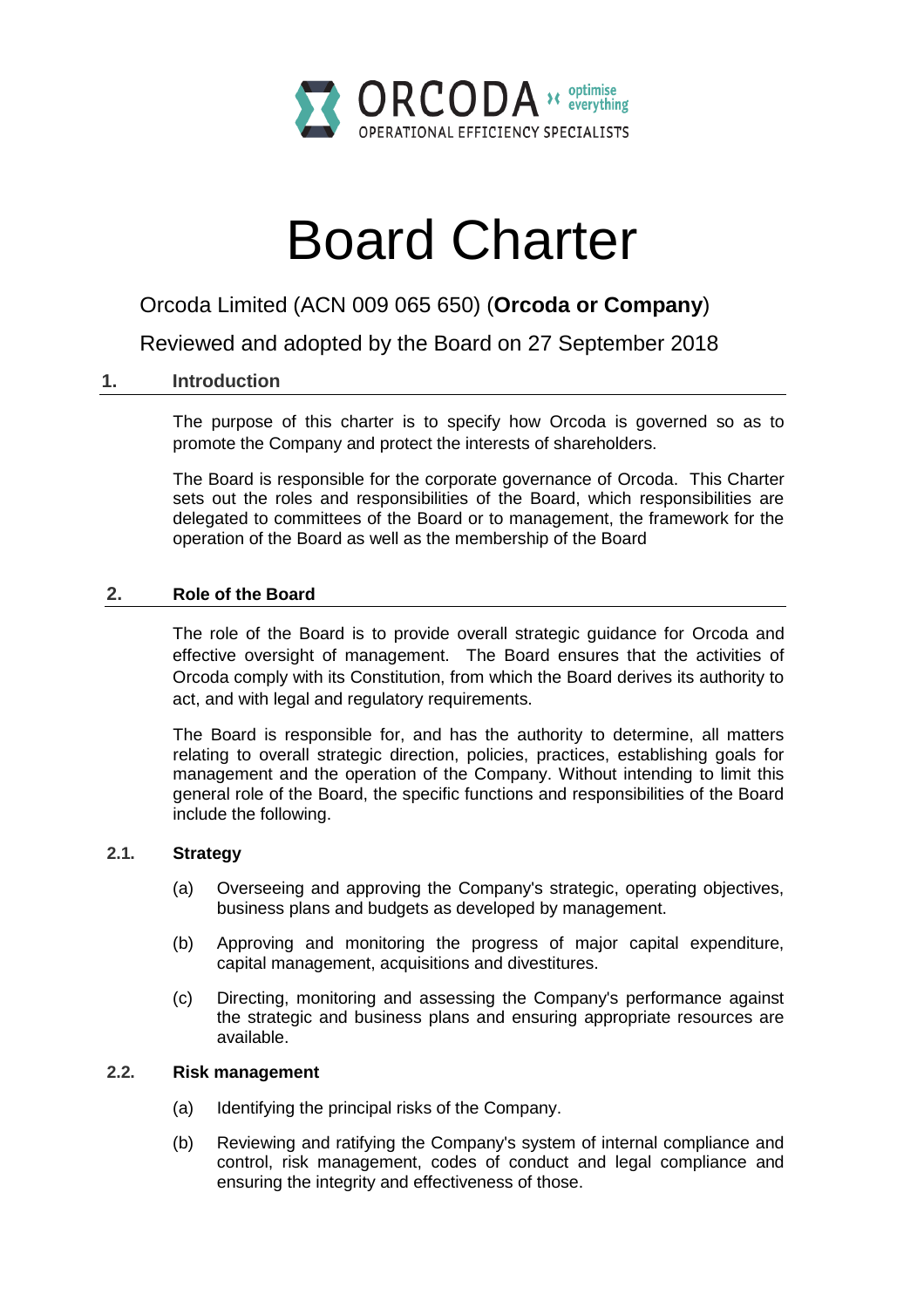(c) Approving and monitoring internal and external financial and other reporting, including reporting to shareholders, ASX and other stakeholders.

#### **2.3. Management**

- (a) Appointing and removing the Managing Director/Managing Director, Chief Financial Officer and the Company Secretary, as applicable.
- (b) Ratifying the appointment and removal of senior executives and senior management.
- (c) Establishing the balance of responsibility between the Chairman and the Managing Director
- (d) Ensuring that the remuneration and conditions of service of senior executives are appropriate
- (e) Establishing and monitoring executive succession planning
- (f) Delegating authority to the Managing Director/Managing Director

#### **2.4. Performance**

- (a) Approving criteria for assessing the performance of the Managing Director/Managing Director and senior executives, and ensuring appropriate resources are available.
- (b) Determining the necessary and desirable competencies of directors.
- (c) Monitoring and undertaking annual performance evaluations of the Managing Director and key senior executive.
- (d) Undertaking an annual performance evaluation of the Board.
- (e) Reviewing the Board succession plans.

#### **2.5. Remuneration**

- (a) Establishing the Company's remuneration, recruitment, retention and termination policies and procedures;
- (b) Establishing senior executives' remuneration and incentives.
- (c) Approving superannuation arrangements.

#### **2.6. Corporate governance**

- (a) Ensuring that policies and procedures in place are consistent with the Company's objectives and corporate governance standards.
- (b) Ensuring ethical behaviour and compliance with the Company's own governing documents, including any code of conduct as adopted or amended from time to time and ensuring that the Company and its officers act legally, ethically and responsibly in all matters.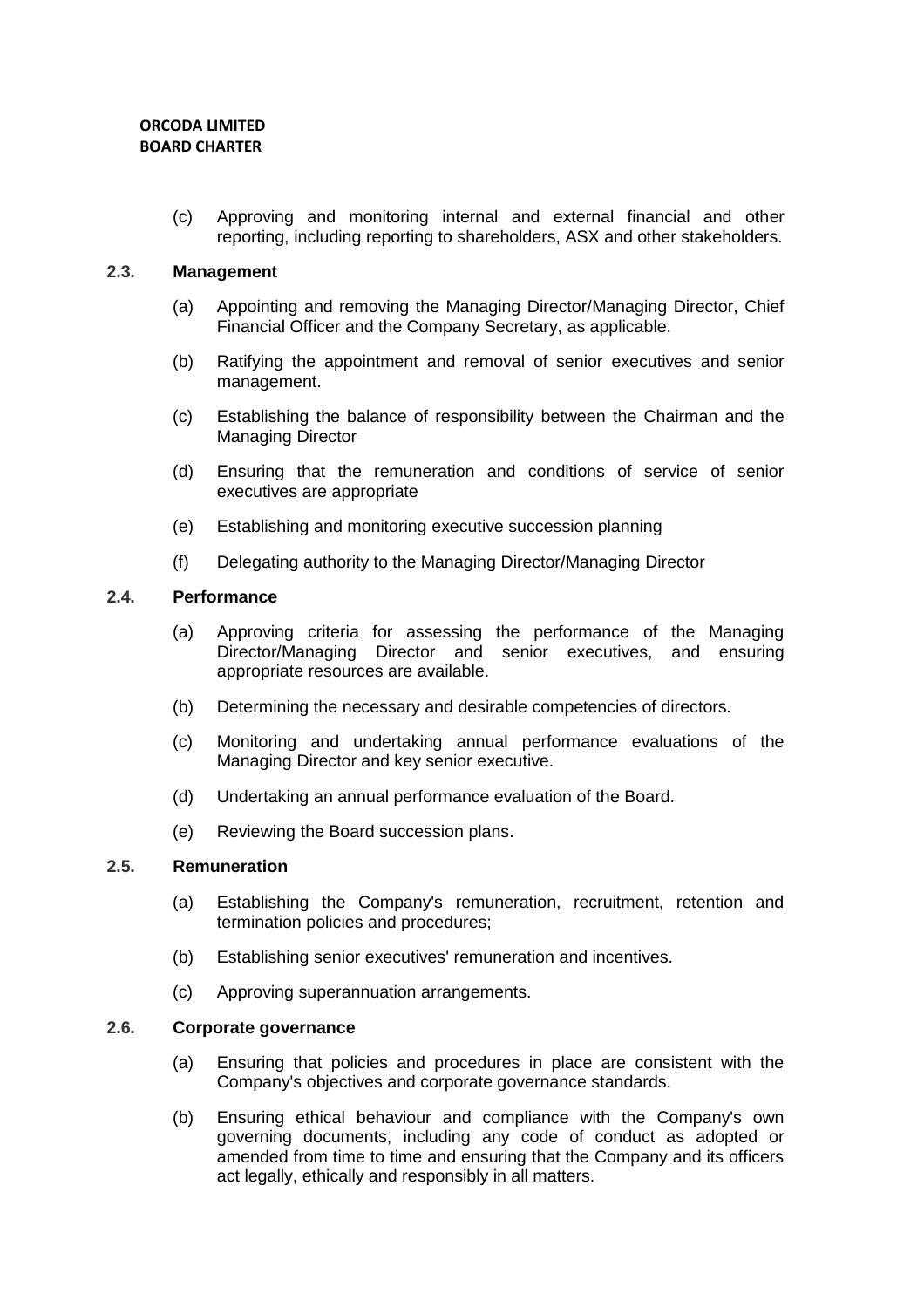#### **2.7. Financial reporting**

- (a) Examine and consider any matters relating to the financial affairs of the Company and its audit that it considers necessary.
- (b) Reviewing financial statements and other financial information distributed externally.
- (c) Monitoring the procedures and processes in place to ensure compliance with accounting standards, *Corporations Act 2001* (Cth) (**Corporations Act**) and Australian Securities & Investments Commission requirements, and any other statutory requirements applicable.
- (d) Ensuring that external reporting is sufficient for shareholders' needs.

#### **2.8. Audit functions**

- (a) Reviewing the nomination, performance, independence and remuneration of the external auditors and for any rotation of external audit partners.
- (b) Liaising with the external auditors and ensuring that the annual audits and half-year audit reviews are conducted in an effective manner.
- (c) As required, evaluating the need for and the performance of an internal audit function.

#### **2.9. Compliance**

- (a) Consider any matters relating to the ongoing compliance of the Company, particularly in respect of the various applicable laws and legislation and the regulators responsible for them.
- (b) Ensuring the Company complies with its responsibilities under the Corporations Act, the ASX Listing Rules, the Company's constitution and other relevant laws.

#### **2.10. Board committees**

- (a) Review the need for the establishment of any Board committees, as required.
- (b) If any Board committees are formed, adopting charters setting out the membership, responsibilities and reporting obligations of each committee and evaluating the performance of the committees.

#### **2.11. Fiduciary duties**

In performing the responsibilities set out above, the Board should:

(a) act at all times in a manner designed to create and continue to build sustainable value for shareholders and in accordance with the duties and obligations imposed on them by the Company's Constitution and by law; and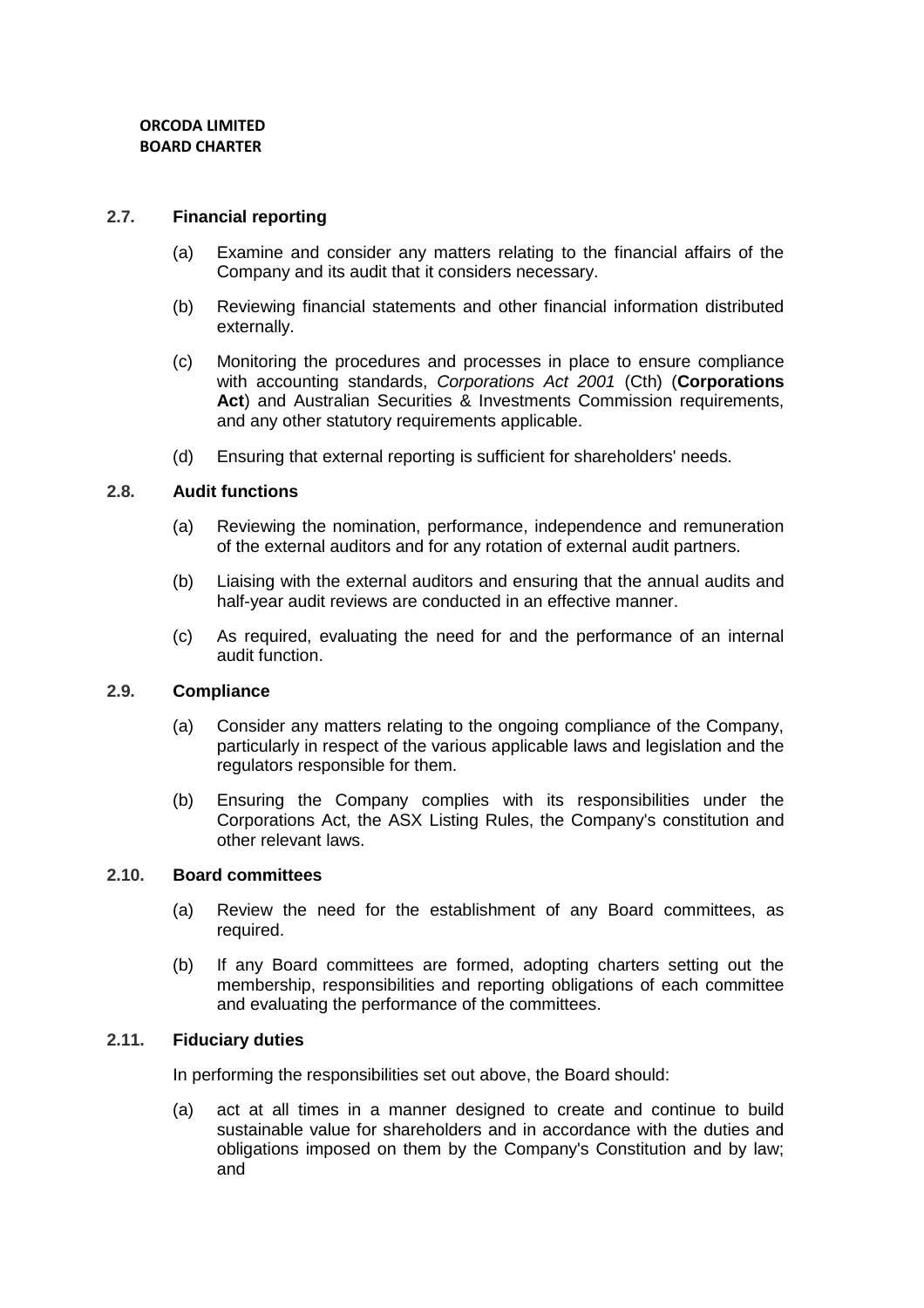#### **ORCODA LIMITED BOARD CHARTER**

(b) exercise due care and diligence and sound business judgment.

#### **3. Board structure**

The Company's Constitution provides that the number of directors of the Company is to be not less than 3 but no more than 9. The Company at a general meeting may by resolution increase or reduce the number of directors. The composition, structure and proceedings of the Board are primarily governed by the constitution of the Company and the laws governing corporations in the jurisdictions where the Company operates.

The Board's size and composition is aimed to effectively discharge its responsibilities, duties and encourage enhanced performance of the Company. The Board is comprised of carefully selected individuals whose experience and skill base is commensurate with the requirements and profile of the Company.

#### **3.1. Independent directors**

The Board considers that a director is independent if that director complies with the following criteria:

- (a) apart from directors' fees and shareholding, independent directors should not have any business dealings which could materially affect their independent judgment;
- (b) must not have been in an executive capacity in the Company in the last 3 years;
- (c) must not have been in an advisory capacity to the Company in the last 3 years;
- (d) must not be a significant customer or supplier for the Company;
- (e) must not be appointed through a special relationship with a Board member;
- (f) must not owe allegiance to a particular group of shareholders which gives rise to a potential conflict of interest;
- (g) must not hold conflicting cross directorships;
- (h) must not be a substantial shareholder or a nominee of a substantial shareholder (as defined under section 9 of the Corporations Act).
- (i) Does not have close family ties with any person who falls within any of the categories described above; or
- (j) Has been a director of the entity for such a period that independence may have been compromised.

Any change in the nature of the independence status of a non-executive director will be promptly notified to the Chairman and Company Secretary and shall be disclosed to ASX if required.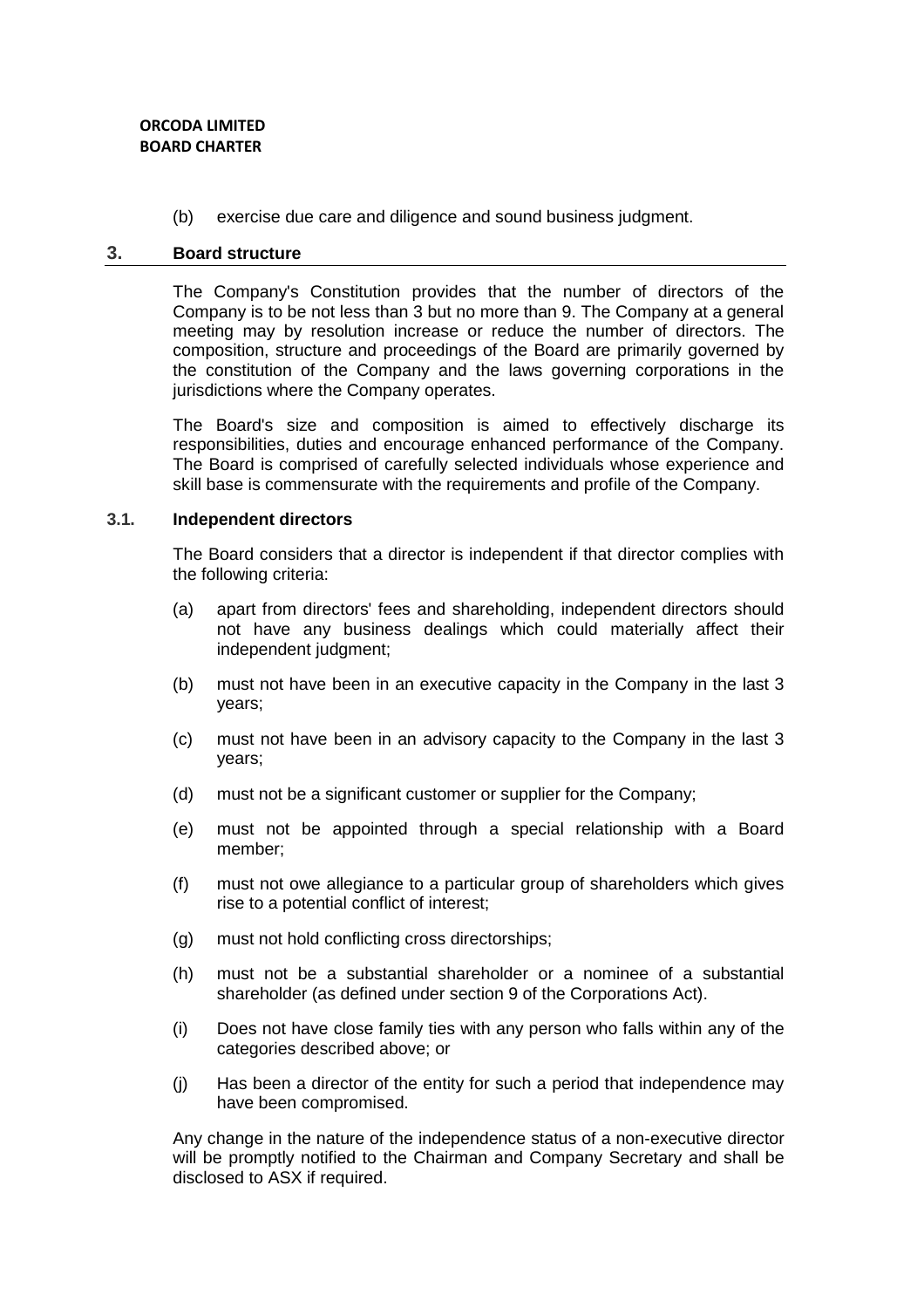The Board will re-assess the independence of each director on an annual basis in light of the interests disclosed by them.

#### **3.2. Conflict of interest**

Directors must keep the Board advised, on an ongoing basis, of any interests that could potentially conflict with those of the Company and shall advise the Company Secretary of all directorships held in other companies.

If a potential material conflict of interest arises, the director concerned shall advise the Chairman prior to any Board meeting at which the issue is to be discussed. The director shall not receive the relevant Board papers and shall leave the Board meeting while the relevant matter is considered.

#### **3.3. Appointment of directors**

Directors are appointed in accordance with the terms of the Company's constitution, the Corporations Act and the ASX Listing Rules.

The Board, and where necessary with guidance from external consultants, shall identify candidates with appropriate skill and experience to maintain the necessary mix of experience and expertise on the Board.

The role of the Chairman and Managing Director will not be exercised by the same individual.

All non-executive directors will be engaged via an appointment letter that outlines their role, responsibilities, remuneration and other administrative matters in relation to their appointment to the Orcoda board.

#### **3.4. Election, retirement and rotation of directors**

The election, retirement and rotation of directors are governed by the Corporations Act, the ASX Listing Rules and the constitution of the Company. Under the Company's constitution, one third of the directors must retire each year and offer themselves for re-election. Any casual vacancy filled will be subject to shareholder vote at the next annual general meeting of the Company.

#### **3.5. Induction and education**

The Board will ensure that, where necessary, all newly appointed directors and senior executives are offered adequate support, training and information to enable the director or senior executive to gain an understanding of the Company's financial, strategic, operational and risk management position and policies, the industry in which the Company operates and the director's or senior executive's rights, duties, and responsibilities.

Directors will be offered access to continuing education to update and enhance their skills and knowledge as required.

#### **4. Role of the Chairman**

The Chairman's role consists of leading the Board and general meetings of the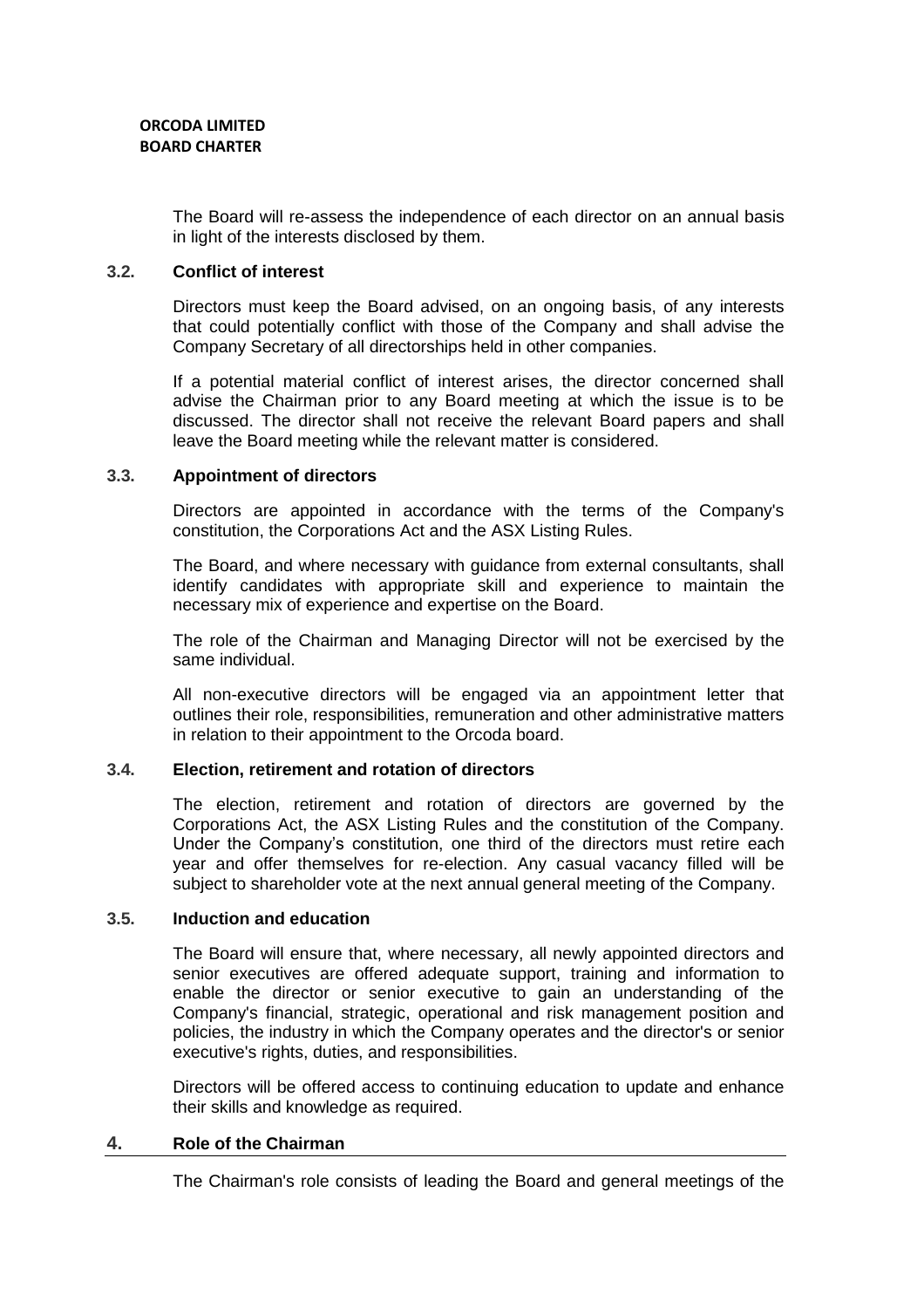Company, including being responsible for ensuring the directors are well informed, ensuring all directors are contributing effectively, that all matters are properly considered and there is clear decision making.

The Chairman is responsible for ensuring general meetings are conducted competently and ethically including ensuring that shareholders have adequate opportunity to express their views and obtain answers to any queries raised. The Chairman is responsible for setting the agenda for Board and general meetings and the review of the minutes of Board and general meetings.

The Chairman's other responsibilities include:

- (a) spokesperson for the Company at the general meeting and in the reporting of performance and profit figures;
- (b) representative of and spokesperson for the Board; and
- (c) ensuring all new Board members are well briefed and have access to all aspects of the Company's operations.

#### **5. The Managing Director**

The Managing Director is appointed by the Board and reports directly to the Board.

The Managing Director is responsible for the ongoing management of the Company in accordance with the strategy, policies and programs approved by the Board.

The Managing Director's responsibilities include:

- (a) developing with the Board, the Company's vision and direction;
- (b) constructing, with the Company's management team, programs to implement this vision;
- (c) appointing the senior executive team (with the approval of the Board);
- (d) endorsing the terms and conditions of appointment of all staff members;
- (e) providing strong leadership to, and effective management of, the Company in order to:
- (f) encourage co-operation and teamwork;
- (g) build and maintain staff morale at a high level; and
- (h) build and maintain a strong sense of staff identity with, and a sense of allegiance to, the Company;
- (i) ensuring a safe workplace for all personnel;
- (j) ensuring a culture of compliance generally, and specifically in relation to environmental matters;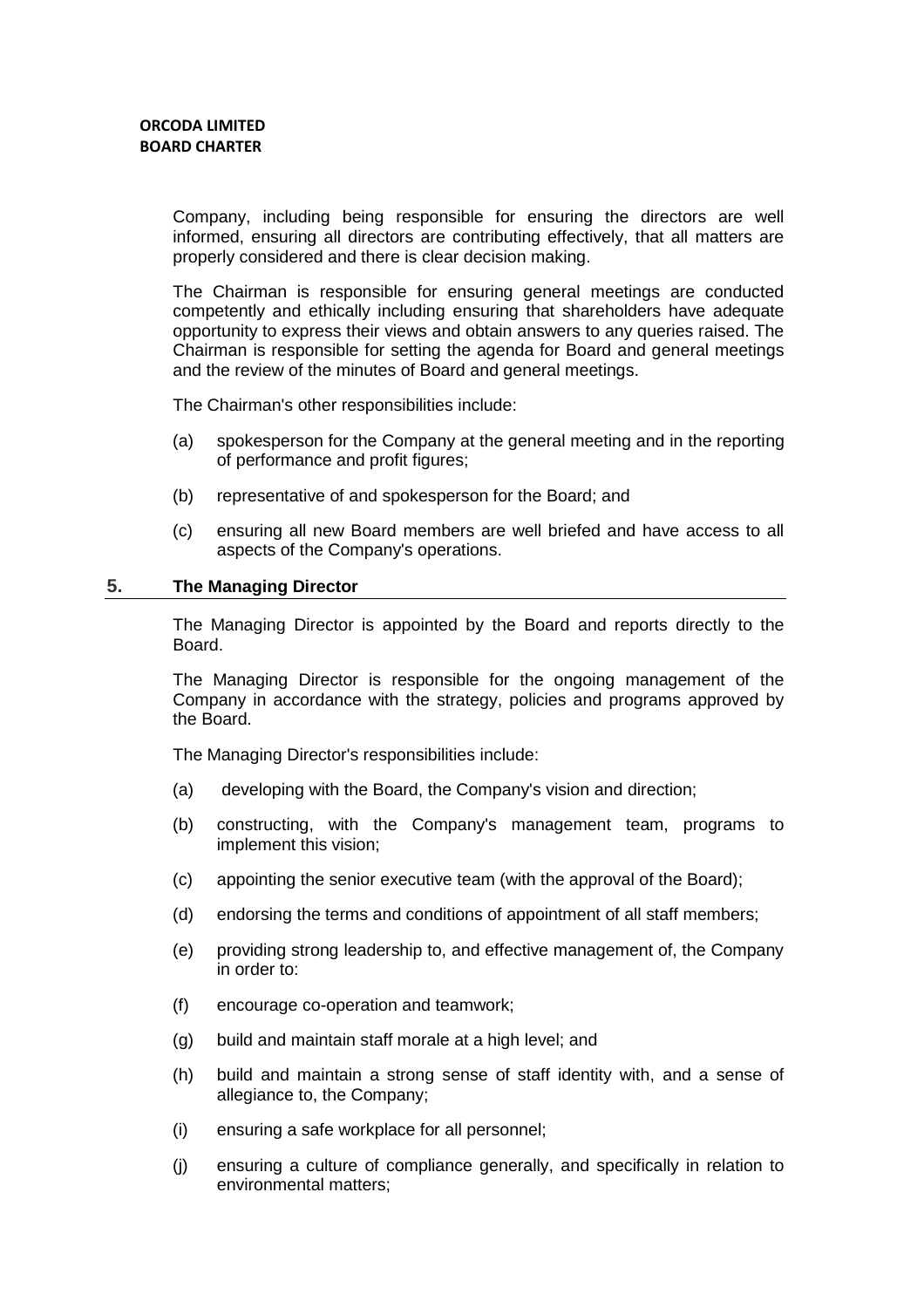- (k) carrying out the day-to-day management of the Company;
- (l) forming other committees and working parties from time to time to assist in the orderly conduct and operation of the Company;
- (m) keeping the Board informed of all the activities of the Company; and
- (n) ensuring that all personnel act with the highest degree of ethics and probity.

The Board has formally delegated power to the Managing Director to conduct the day to day management of the Company.

#### **6. Company Secretary**

The Company Secretary is generally responsible for carrying out the administrative and corporate governance requirements of the Board. The Company Secretary holds primary responsibility for ensuring that the Board processes and procedures run efficiently and effectively and that the Board is provided with the information it needs to effectively discharge its duties.

The Company Secretary is appointed in accordance with the Constitution.

The Company Secretary is accountable to the Board, through the Chairman, on all corporate governance matters.

All directors shall have direct access to the Company Secretary.

#### **7. Board committees**

To assist with the execution of its responsibilities, the Board has the authority to delegate responsibility to committees, and to establish and determine the powers and functions of those committees of the Board.

The Board shall establish such committees as required.

The Board has established the following committees:

- (a) Audit, Risk and Finance Committee; and
- (b) Remuneration and Nomination Committee;

These committees operate in accordance with their Committee charters approved by the Board.

The Board will review the composition and effectiveness of the committees on an annual basis. The Board may also establish other committees from time to time to consider other matters of special importance.

Directors are entitled to attend committee meetings and receive committee papers. Committees will maintain minutes of their meetings and are entitled to obtain professional or other advice in order to effectively carry out their proper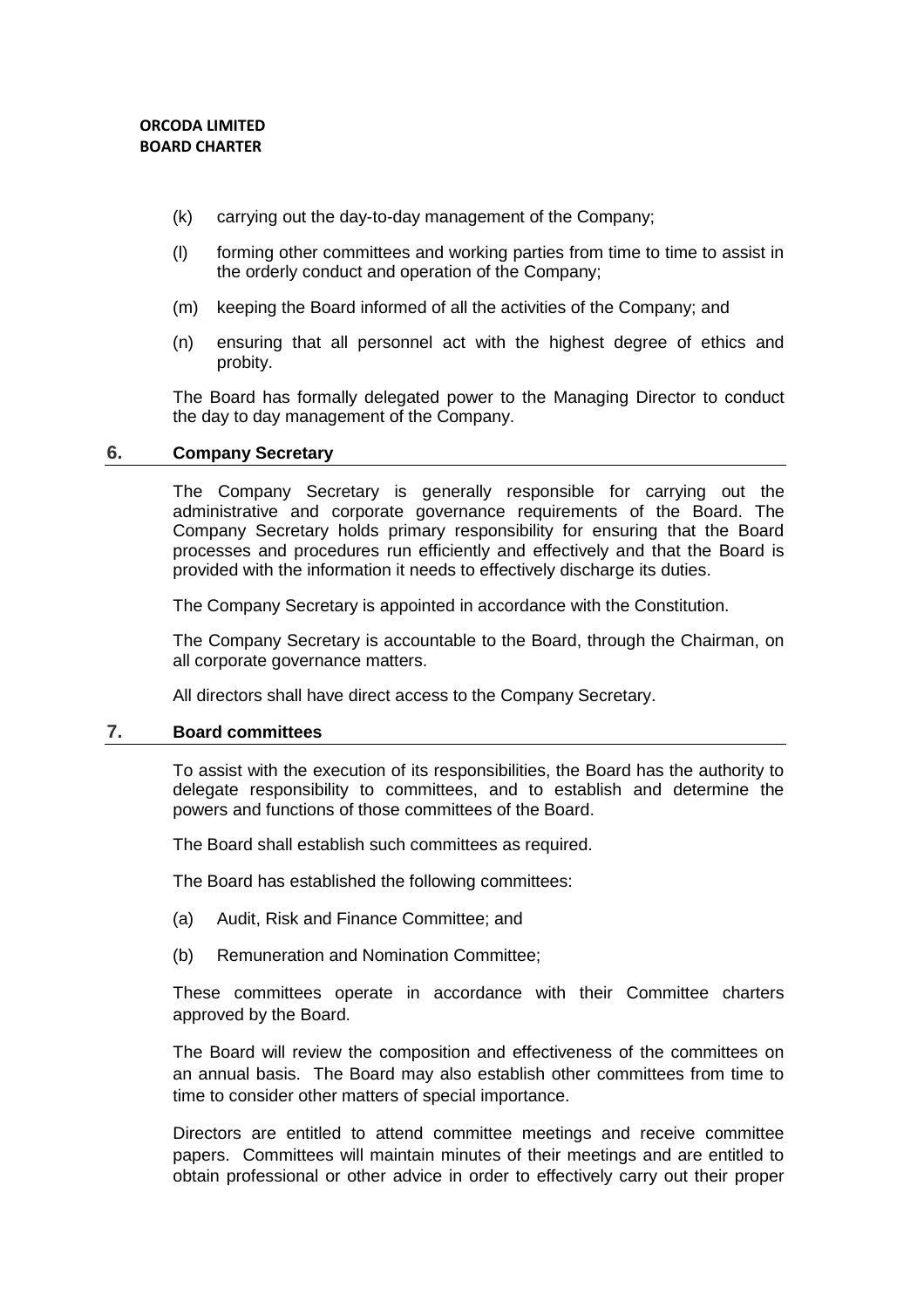functions. The chairman of each committee will provide a report on Committee meetings to the Board at the next full Board meeting.

#### **8. Board Process**

#### **8.1. Meetings**

All Board meetings will be conducted in accordance with Orcoda constitution and the Corporations Act.

Board meetings are held when determined by the Chairman but no less than six meetings shall be held each year.

Non-executive directors should arrange to meet at least twice each year to conduct non-executive discussions of board and management issues.

All directors are generally expected to prepare adequately, attend and participate at each Board meeting. Directors are committed to collective decision-making, but have a duty to question and raise any issues of concern to them. Matters are to be debated openly and constructively amongst the directors. Individual directors must utilize their particular skills, experience and knowledge when discussing matters at Board meetings.

Directors must keep Board discussions and resolutions confidential, except where they are required to be disclosed.

#### **8.2. Independent Professional Advice**

Following notification of the Chairman (except in an emergency), directors may seek independent professional advice at the expense of the Company. Generally, this advice will be available to all directors.

#### **8.3. Access to Management**

The directors have complete and open access to management following consultation with the Chairman and the MD.

#### **8.4. Notice, Agenda and Papers**

Unless otherwise agreed or considered necessary by the Chairman, notice of each meeting confirming the venue, date and time together with an agenda of items to be discussed and supporting papers, will be circulated by the Company Secretary to each Board member and any other individual invited to attend, not less than three business days before the meeting but preferably five business days prior to the meeting.

#### **9. Performance evaluation**

It is the Board's responsibility to ensure the Remuneration and Nomination